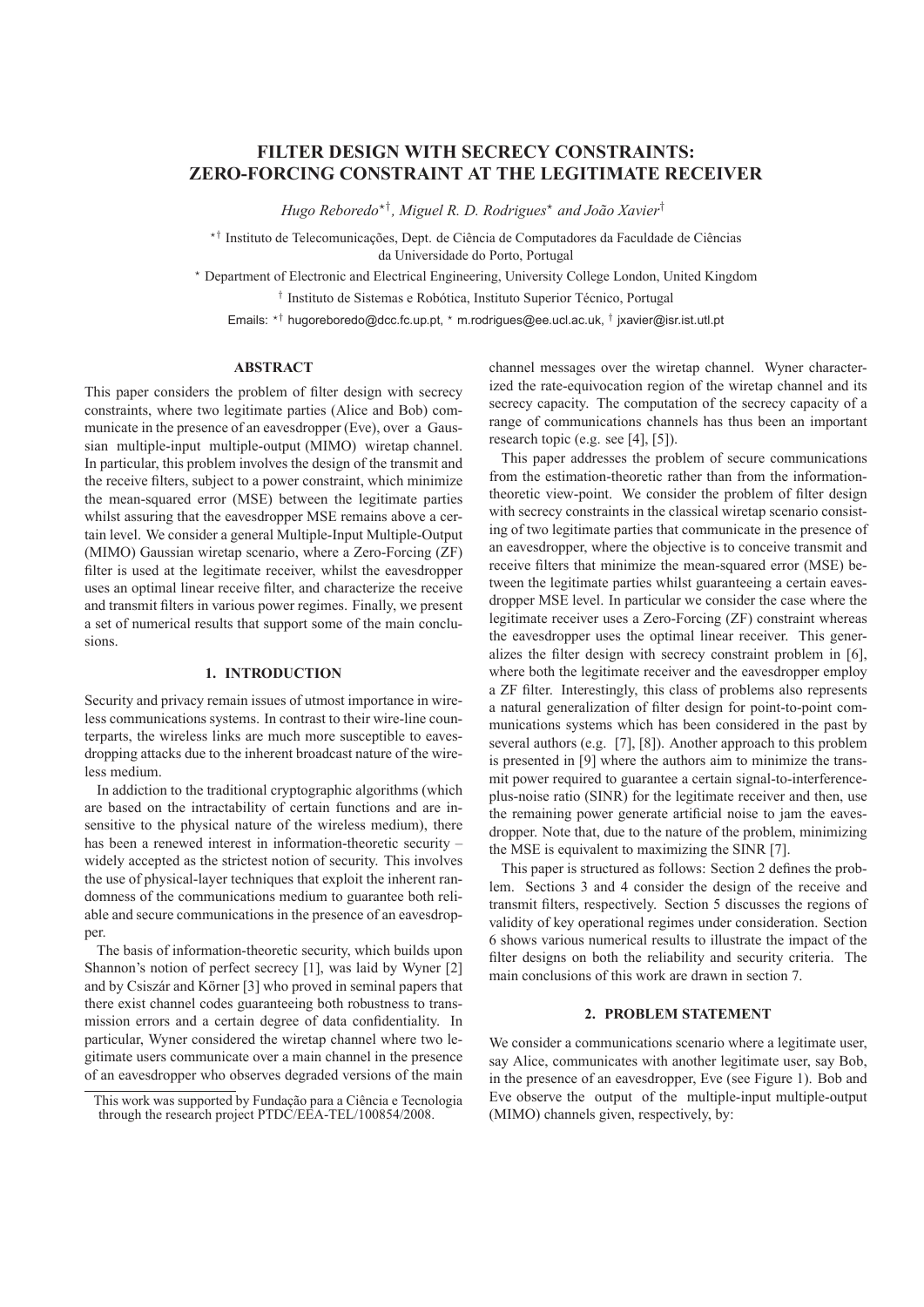

**Fig. 1**. MIMO Gaussian wiretap channel model.

$$
\mathbf{Y}_M = \mathbf{H}_M \mathbf{H}_T \mathbf{X} + \mathbf{N}_M \tag{1}
$$

$$
\mathbf{Y}_E = \mathbf{H}_E \mathbf{H}_T \mathbf{X} + \mathbf{N}_E \tag{2}
$$

where  $Y_M$  and  $Y_E$  are the  $n_M$  and the  $n_E$ -dimensional vectors of receive symbols, **X** is a m-dimensional vector of independent, zero-mean and unit-variance transmit symbols, and  $N_M$  and  $N_E$ are  $n_M$  and  $n_E$ -dimensional complex Gaussian random vectors with zero mean and identity covariance matrix. The  $n_M \times m$  matrix  $\mathbf{H}_M$  and the  $n_E \times m$  matrix  $\mathbf{H}_E$  contain the gains from each main and eavesdropper channel input to each main and eavesdropper channel output, respectively. The  $m \times m$  matrix  $\mathbf{H}_T$ represents Alice's transmit filter. We assume that  $\mathbf{H}_M \mathbf{H}_T$  and  $H_E H_T$  are full column rank, which implies that  $n_M \ge m$  and  $n \ge m$ . We also assume that Alice Rep and Eve have perfect  $n_E \geq m$ . We also assume that Alice, Bob and Eve have perfect<br>knowledge about the channel matrices  $H_{\text{total}}$  and  $H_{\text{total}}$ . knowledge about the channel matrices  $\mathbf{H}_M$  and  $\mathbf{H}_E$ . This is often a common assumption in the physical layer security literature (see e.g. [4]).

Bob's and Eve's estimate of the vector of input symbols are given by:

$$
\hat{\mathbf{X}}_{M} = \mathbf{H}_{RM} \mathbf{Y}_{M}
$$
\n(3)

$$
\hat{\mathbf{X}}_E = \mathbf{H}_{RE} \mathbf{Y}_E \tag{4}
$$

where the  $m \times n_M$  matrix  $\mathbf{H}_{RM}$  and the  $m \times n_E$  matrix  $\mathbf{H}_{RE}$ <br>represent Bob's and Eve's receive filters respectively represent Bob's and Eve's receive filters, respectively.

In this setting, we take as a performance metric the MSE between the estimate of the input vector and the true input vector. The objective is to design the transmit filter that solves the optimization problem:

$$
\min \quad \text{MSE}_{\mathsf{M}} = \mathcal{E}\left[ \|\mathbf{X} - \hat{\mathbf{X}}_{M}\|^{2} \right] \tag{5}
$$

subject to the security constraint:

$$
MSE_E = \mathcal{E}\left[\|\mathbf{X} - \hat{\mathbf{X}}_E\|^2\right] \ge \gamma \tag{6}
$$

and to the total power constraint:

$$
\operatorname{tr}\left\{\mathbf{H}_T\mathbf{H}_T^{\dagger}\right\} \le P_{avg} \tag{7}
$$

for particular receiver filter choices, where  $\|\cdot\|^2$  denotes the  $l_2$ norm,  $\mathcal{E}(\cdot)$  denotes the expectation operator,  $(\cdot)^{\dagger}$  denotes the Hermitian transpose operator and  $tr\{\cdot\}$  denotes the trace operator.

It is important to note that this approach does not guarantee perfect information-theoretic security, in the sense of [1], [2] and  $[3]$ <sup>1</sup>. The design of the filters based on the MSE criteria is, instead, a means to provide additional confusion in a communications system. The rationale is based on the fact that some applications require a MSE below a certain level to function properly, so that this approach would impair further the performance

of the eavesdropper by imposing a threshold on its MSE level. This setup can also be combined with existing cryptographic algorithms, in order to strengthen the security of the communications system.

## **3. RECEIVE FILTERS DESIGN**

We now consider the design of the receive filters. The legitimate receiver uses the receive filter that, for any fixed transmit filter, minimizes the MSE given by:

$$
MSE_M = \mathcal{E}\left[ \left\| \mathbf{X} - \mathbf{H}_{RM} \mathbf{Y}_M \right\|^2 \right] \tag{8}
$$

subject to the ZF constraint:

**H**∗

$$
\mathbf{H}_{RM}\mathbf{H}_M\mathbf{H}_T = \mathbf{I} \tag{9}
$$

where **I** is the  $m \times m$  identity matrix. The legitimate receiver receive filter is then given by:

$$
\mathbf{I}_{RM}^* = \left(\mathbf{H}_T^\dagger \mathbf{H}_M^\dagger \mathbf{H}_M \mathbf{H}_T\right)^{-1} \mathbf{H}_T^\dagger \mathbf{H}_M^\dagger \tag{10}
$$

On the other hand, the eavesdropper uses the receive filter that, for any fixed transmit filter, minimizes the MSE given by:

$$
MSE_E = \mathcal{E}\left[ \left\| \mathbf{X} - \mathbf{H}_{RE} \mathbf{Y}_E \right\|^2 \right] \tag{11}
$$

The eavesdropper receive filter is then given by  $[10]<sup>2</sup>$ :

$$
\mathbf{H}_{RE}^* = \mathbf{H}_T^\dagger \mathbf{H}_E^\dagger \left( \mathbf{I} + \mathbf{H}_E \mathbf{H}_T \mathbf{H}_T^\dagger \mathbf{H}_E^\dagger \right)^{-1} \tag{12}
$$

Hence, upon substitution of (10) and (12) into (8) and (11). respectively, it follows that the MSEs associated with the receive filter designs are given by:

$$
MSE_M = \text{tr}\left\{ \left( \mathbf{H}_T^{\dagger} \mathbf{H}_M^{\dagger} \mathbf{H}_M \mathbf{H}_T \right)^{-1} \right\}
$$
(13)

and

$$
MSE_E = \text{tr}\left\{ \left( \mathbf{I} + \mathbf{H}_E^{\dagger} \mathbf{H}_E \mathbf{H}_T \mathbf{H}_T^{\dagger} \right)^{-1} \right\} \tag{14}
$$

# **4. TRANSMIT FILTER DESIGN**

We now consider the design of the optimal linear transmit filter. This, in view of (13) and (14), corresponds to the solution of the optimization problem given by:

$$
\min_{\mathbf{H}_T} \; \text{tr}\left\{ \left( \mathbf{H}_T^{\dagger} \mathbf{H}_M^{\dagger} \mathbf{H}_M \mathbf{H}_T \right)^{-1} \right\} \tag{15}
$$

subject to the secrecy constraint:

$$
\operatorname{tr}\left\{ \left( \mathbf{I} + \mathbf{H}_{E}^{\dagger} \mathbf{H}_{E} \mathbf{H}_{T} \mathbf{H}_{T}^{\dagger} \right)^{-1} \right\} \geq \gamma \tag{16}
$$

and to the power constraint:

$$
\operatorname{tr}\left\{\mathbf{H}_T\mathbf{H}_T^{\dagger}\right\} \le P_{avg} \tag{17}
$$

<sup>1</sup>We consider this aspect in greater detail in section 6, where we analyze the mutual information in the eavesdropper channel.

<sup>2</sup>We recognize the fact that more sophisticated nonlinear techniques could be used in order to estimate Alice's information, but we restrict our attention to the use of linear filters by the eavesdropper, in this paper.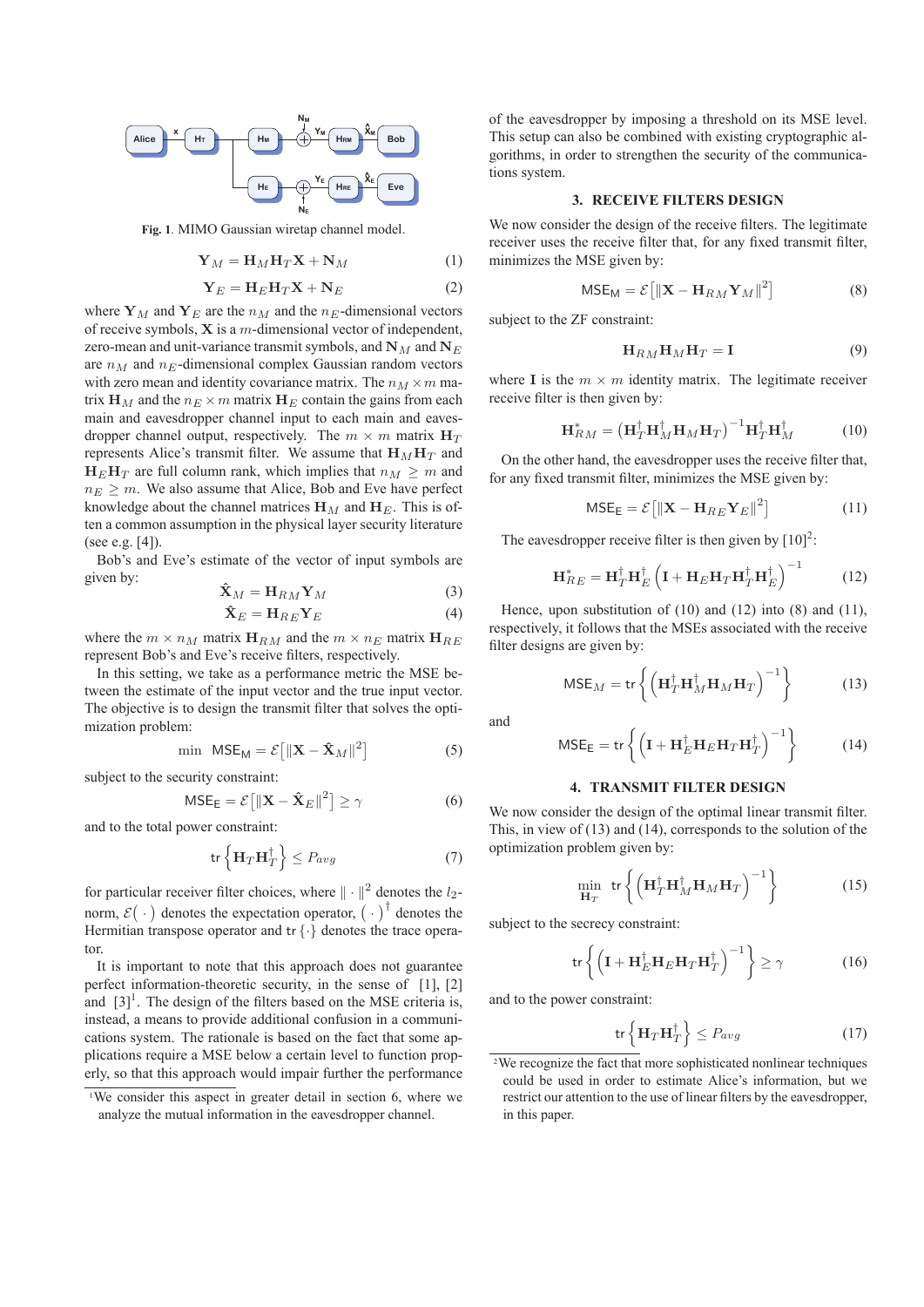with  $\mathbf{H}_T \mathbf{H}_T^{\dagger} \succ 0$ . By considering the change of variable  $\left(\mathbf{H}_T \mathbf{H}_T^{\dagger}\right)^{-1} = \mathbf{Z}, \left(\mathbf{H}_M^{\dagger} \mathbf{H}_M\right)^{-1} = \mathbf{A} \text{ and } \left(\mathbf{H}_E^{\dagger} \mathbf{H}_E\right) = \mathbf{B},$  $\overrightarrow{\text{to}}$  together with the Woodbury matrix identity, it is also possible to rewrite the optimization problem as follows:

$$
\min_{\mathbf{Z}} \ \ \text{tr} \left\{ \mathbf{AZ} \right\} \tag{18}
$$

subject to the constraints:

$$
\operatorname{tr}\left\{\mathbf{I}\right\} - \operatorname{tr}\left\{\mathbf{B}\left(\mathbf{Z} + \mathbf{B}\right)^{-1}\right\} \ge \gamma \tag{19}
$$

$$
\operatorname{tr}\left\{ \mathbf{Z}^{-1} \right\} \le P_{avg} \tag{20}
$$

and  $\mathbf{Z} \succ 0$ . One recognizes immediately that this is a standard convex optimization problem, so that the solution follows from the Karush-Kuhn-Tucker conditions given by:

$$
\mathbf{A} - \nu \left[ (\mathbf{Z} + \mathbf{B})^{-1} \mathbf{B} (\mathbf{Z} + \mathbf{B})^{-1} \right] - \mu \mathbf{Z}^{-2} = 0 \tag{21}
$$

$$
\nu\left\{ \left[ \operatorname{tr}\left\{ \mathbf{I} \right\} - \operatorname{tr}\left\{ \mathbf{B}\left( \mathbf{Z} + \mathbf{B} \right)^{-1} \right\} \right] - \gamma \right\} = 0, \quad \nu \ge 0 \qquad (22)
$$

$$
\mu\left[P_{avg} - \text{tr}\left\{\mathbf{Z}^{-1}\right\}\right] = 0, \quad \mu \ge 0 \tag{23}
$$

$$
\mathbf{Z} \succ 0 \tag{24}
$$

$$
\operatorname{tr}\left\{\mathbf{I}\right\} - \operatorname{tr}\left\{\mathbf{B}\left(\mathbf{Z} + \mathbf{B}\right)^{-1}\right\} \ge \gamma \tag{25}
$$

$$
\operatorname{tr}\left\{ \mathbf{Z}^{-1} \right\} \le P_{avg} \tag{26}
$$

where  $\nu$  ans  $\mu$  are the Lagrange multipliers associated with the secrecy and the power constraints, respectively.

It is clear from the Karush-Kuhn-Tucker conditions that there are three operational regimes: i) the scenario where the transmitter can use all the available power without violating the secrecy constraint (there is not enough available power to violate the secrecy constraint), so that the secrecy constraint is not active ( $\nu = 0$ ) and the power constraint is active ( $\mu > 0$ ); ii) the scenario where both the secrecy and power constraints are active  $(\nu > 0$  and  $\mu > 0$ ); and iii) the scenario where the transmitter cannot use all the available power without violating the secrecy constraint, so that the secrecy constraint is active ( $\nu > 0$ ) and the power constraint is inactive ( $\mu = 0$ ).

It is difficult to extract a characterization of the optimal filter design from the Karush-Kuhn-Tucker conditions above in the general scenario. Consequently, we concentrate on scenarios i) and iii) only.

## **4.1. Power constraint active / secrecy constraint inactive**

Let us consider the scenario where the power constraint is active, whilst the secrecy constraint is inactive. This situation typically arises – for a certain fixed  $\gamma$  – in a regime of low available power, due to the fact that the power, injected into the channel, is not enough to meet or violate the secrecy constraint.

The following Theorem, which stems directly from the Karush-Kuhn-Tucker optimality conditions above, defines the form of the optimal transmit filter, in such a regime.

**Theorem 1** *An optimal transmit filter is, without loss of generality, given by:*

$$
\mathbf{H}_T^* = \alpha \left( \mathbf{H}_M^\dagger \mathbf{H}_M \right)^{-\frac{1}{4}} \tag{27}
$$

where  $\alpha = \sqrt{\frac{P_{avg}}{\text{tr}\left\{\left(\mathbf{H}_M^{\dagger} \mathbf{H}_M\right)^{-\frac{1}{2}}\right\}}}.$ 

**Proof 1** *This Theorem follows from the Karush-Kuhn-Tucker conditions by using the fact that*  $\nu = 0$ *, so that we can rewrite* (21) *as follows:*

$$
\mathbf{A} - \mu \mathbf{Z}^{-2} = 0 \tag{28}
$$

Note that in this regime, the left singular vectors of  $\mathbf{H}_T^*$  corre-<br>nond to the matrix with the right singular vectors of  $\mathbf{H}_T$ . spond to the matrix with the right singular vectors of  $\mathbf{H}_M$ , so that the transmit filter diagonalizes the main channel. This solution corresponds to the solution in [7].

#### **4.2. Power constraint inactive / secrecy constraint active**

Let us now consider the scenario where the power constraint is inactive, whilst the secrecy constraint is active. This is a situation that typically arises – for a certain fixed  $\gamma$  – in a regime of high available power; in fact, the use of all the available power would immediately violate the secrecy constraint.

The following theorem, which also stems directly from the Karush-Kuhn-Tucker optimality conditions above, defines the form of the optimal transmit filter, in such a regime. In particular, we use the fact that there exists a non-singular  $m \times m$ matrix **C** that diagonalizes both  $\mathbf{H}_M^{\dagger} \mathbf{H}_M$  and  $\mathbf{H}_E^{\dagger} \mathbf{H}_E$  simulta-<br>neously [11] i.e. neously [11], i.e.:

$$
\mathbf{C}^{\dagger} \mathbf{H}_{E}^{\dagger} \mathbf{H}_{E} \mathbf{C} = \mathbf{\Lambda}_{E}
$$

$$
\mathbf{C}^{\dagger} \mathbf{H}_{M}^{\dagger} \mathbf{H}_{M} \mathbf{C} = \mathbf{\Lambda}_{M}
$$

$$
\mathbf{I}^{\dagger} \mathbf{H} = \mathbf{C}^{-\dagger} \mathbf{\Lambda} \quad \mathbf{C}^{-1}
$$

such that:

$$
\mathbf{H}_{E}^{\dagger} \mathbf{H}_{E} = \mathbf{C}^{-\dagger} \mathbf{\Lambda}_{E} \mathbf{C}^{-1}
$$

$$
\left(\mathbf{H}_{M}^{\dagger} \mathbf{H}_{M}\right)^{-1} = \mathbf{C} \mathbf{\Lambda}_{M}^{-1} \mathbf{C}^{\dagger}
$$

where, the  $m \times m$  matrices  $\Lambda_M$ ,  $\Lambda_M^{-1}$  and  $\Lambda_E$  are diagonal matrices trices.

**Theorem 2** *An optimal transmit filter is, without loss of generality, given by:*

$$
\mathbf{H}_T^* = \mathbf{C} \left( \alpha \Lambda_M^{\frac{1}{2}} \Lambda_E^{\frac{1}{2}} - \Lambda_E \right)^{-\frac{1}{2}}
$$
(29)

*where*  $\alpha =$  $\mathrm{tr}\bigg\{\boldsymbol{\Lambda}_{E}^{\tfrac{1}{2}}\boldsymbol{\Lambda}_{M}^{-\tfrac{1}{2}}$ M  $\lambda$  $\frac{E}{\text{tr}\{\mathbf{I}\}-\gamma}$ .

**Proof 2** *This Theorem also follows from the Karush-Kuhn-Tucker conditions above by using the fact that*  $\mu = 0$ *, so that we can rewrite* (21) *as follows:*

$$
\mathbf{A} - \nu \left[ \left( \mathbf{Z} + \mathbf{B} \right)^{-1} \mathbf{B} \left( \mathbf{Z} + \mathbf{B} \right)^{-1} \right] = 0 \tag{30}
$$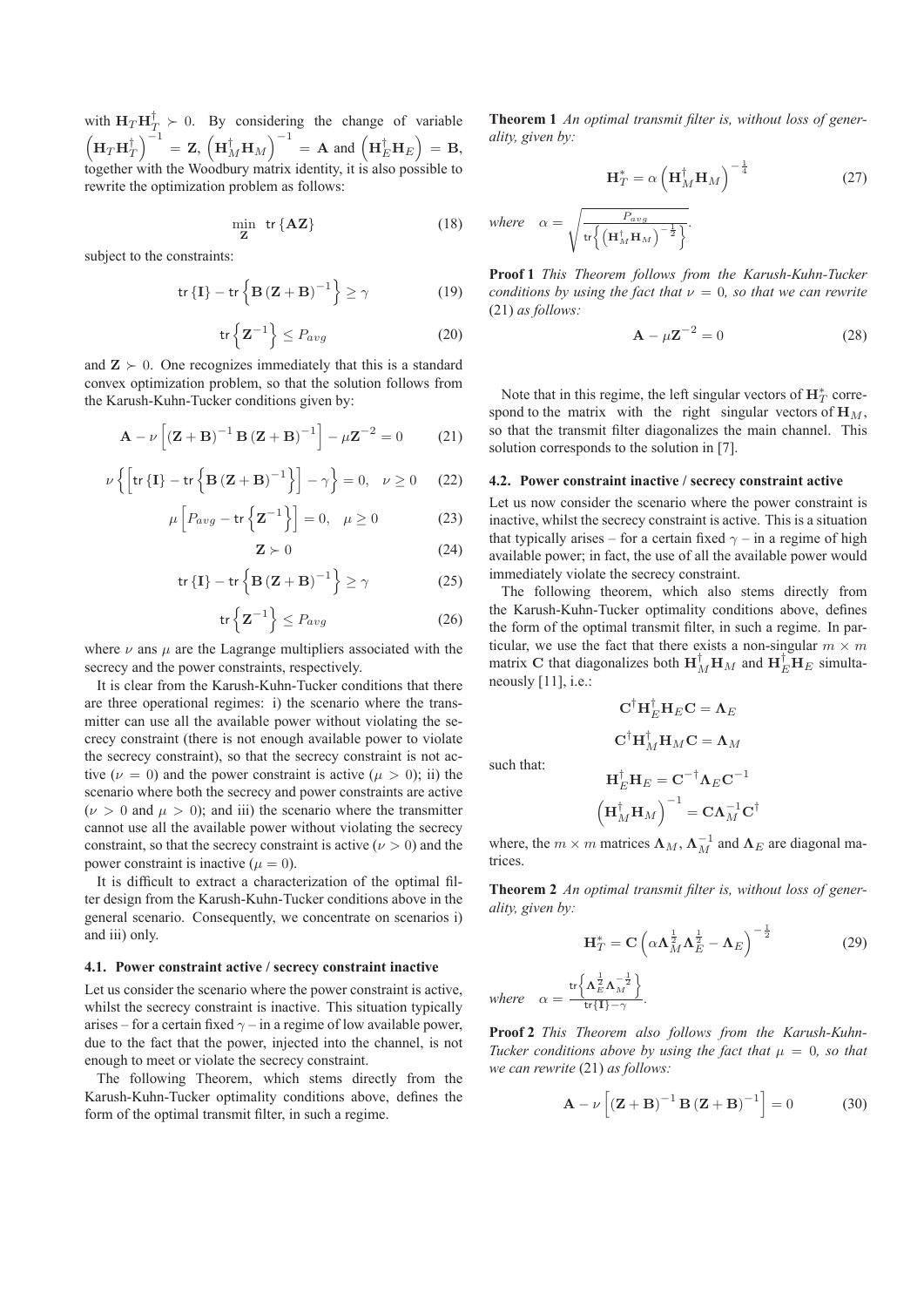# **5. A NOTE ON THE VALIDITY OF THE OPERATIONAL REGIMES**

It is now relevant to establish conditions, which are a function of the system parameters, that identify the exact regions of validity of the operational regimes unveiled and investigated in the previous section.

#### **5.1. Power constraint active / secrecy constraint inactive**

It is easy to show that this regime is valid if, for a fixed set of system parameters,  $P_{avg}$ ,  $\gamma$ ,  $H_M$  and  $H_E$ , the following condition holds:

$$
\operatorname{tr}\left\{\mathbf{I}\right\} - \operatorname{tr}\left\{\mathbf{H}_{E}^{\dagger}\mathbf{H}_{E}\left[\left(\mathbf{H}_{T}^{*}\mathbf{H}_{T}^{*\dagger}\right)^{-1} + \mathbf{H}_{E}^{\dagger}\mathbf{H}_{E}\right]^{-1}\right\} \geq \gamma \quad (31)
$$

where  $\mathbf{H}_{T}^{*}$  follows the solution embodied in Theorem 1, given by: by:

$$
\mathbf{H}_{T}^{*} = \sqrt{\frac{P_{avg}}{\text{tr}\left\{\left(\mathbf{H}_{M}^{\dagger}\mathbf{H}_{M}\right)^{-\frac{1}{2}}\right\}}}\left(\mathbf{H}_{M}^{\dagger}\mathbf{H}_{M}\right)^{-\frac{1}{4}}\qquad(32)
$$

Note that (31) and (32) can be used to determine a threshold secrecy constraint,  $\gamma_{maxreg1}$ , below which we operate under this regime, or equivalently, a threshold power constraint,  $P_{avg_{maxR1}}$ , below which we operate under this same regime. The threshold secrecy constraint is given by:

$$
\gamma_{max_{reg1}} =
$$
\n
$$
\operatorname{tr}\{\mathbf{I}\} - \operatorname{tr}\left\{\mathbf{H}_{E}^{\dagger}\mathbf{H}_{E}\left[\frac{\operatorname{tr}\left\{\left(\mathbf{H}_{M}^{\dagger}\mathbf{H}_{M}\right)^{-\frac{1}{2}}\right\}}{P_{avg}}\left(\mathbf{H}_{M}^{\dagger}\mathbf{H}_{M}\right)^{\frac{1}{2}} + \mathbf{H}_{E}^{\dagger}\mathbf{H}_{E}\right]^{-1}\right\}
$$
\n(33)

#### **5.2. Power constraint inactive / secrecy constraint active**

It is also straightforward to show that this regime is valid if, for a fixed set of system parameters,  $P_{avg}$ ,  $\gamma$ ,  $\mathbf{H}_M$  and  $\mathbf{H}_E$ , the following condition holds:

$$
\operatorname{tr}\left\{\mathbf{H}_T^*\mathbf{H}_T^{*\dagger}\right\} \le P_{avg} \tag{34}
$$

where  $\mathbf{H}_{T}^{*}$  follows the solution embodied in Theorem 2, given by: by:

$$
\mathbf{H}_{T}^{*} = \mathbf{C} \left( \frac{\text{tr}\left\{ \mathbf{\Lambda}_{E}^{\frac{1}{2}} \mathbf{\Lambda}_{M}^{-\frac{1}{2}} \right\}}{\text{tr}\left\{ \mathbf{I} \right\} - \gamma} \mathbf{\Lambda}_{M}^{\frac{1}{2}} \mathbf{\Lambda}_{E}^{\frac{1}{2}} - \mathbf{\Lambda}_{E} \right)^{-\frac{1}{2}} \tag{35}
$$

Similarly to the previous regime, (34) and (35) can be used to determine a threshold secrecy constraint,  $\gamma_{min_{req3}}$ , above which we operate under this regime, or equivalently, a threshold power constraint,  $P_{avg_{minR3}}$ , above which we operate in the same regime. The threshold power constraint is given by:

$$
P_{avg_{min}} = \text{tr}\left\{ \mathbf{C} \left( \frac{\text{tr}\left\{ \mathbf{\Lambda}_{E}^{\frac{1}{2}} \mathbf{\Lambda}_{M}^{-\frac{1}{2}} \right\}}{\text{tr}\left\{ \mathbf{I} \right\} - \gamma} \mathbf{\Lambda}_{M}^{\frac{1}{2}} \mathbf{\Lambda}_{E}^{\frac{1}{2}} - \mathbf{\Lambda}_{E} \right)^{-1} \mathbf{C}^{\dagger} \right\}
$$
(36)

## **6. NUMERICAL RESULTS**

We shall now present a set of numerical results in order to provide further insight into this problem. We consider, for simplicity, a  $2 \times 2$  MIMO Gaussian wiretap channel where the main and the eavesdropper channel matrices are given by:

$$
\mathbf{H}_M = \begin{bmatrix} 4 & -1 \\ 1 & 2 \end{bmatrix} \qquad and \qquad \mathbf{H}_E = \begin{bmatrix} 2 & -1 \\ 1 & 1 \end{bmatrix}
$$

Figure 2 shows the values of the MSEs in the main and in the eavesdropper channels and the injected power into the channels *vs*. the secrecy constraint, for  $P_{avg} = 1$ . The three operational regimes are evident. Below  $\gamma_{max_{real}}$ , the solution minimizes the MSE in the main channel subject to the power constraint only. We can indeed verify that the available power is not sufficient to meet or violate the secrecy constraint. In-between  $\gamma_{max_{real}}$  and  $\gamma_{min_{reg3}}$ , the optimal solution<sup>3</sup> minimizes the MSE in the main obtained while most in the now of the secrecy constraint with channel while meeting the power and the secrecy constraint with equality. Above  $\gamma_{min_{reg3}}$ , the optimal solution minimizes MSE in the main channel subject to the secrecy constraint only. Note that it is not possible to use all the available power, otherwise the secrecy constraint would be violated. Figure 3 shows the values of the MSEs in the main and eavesdropper channel along with the injected power *vs* the available power, for  $\gamma = 1$ . We easily identify, once more, the three regimes of operation. For  $P_{avg}$  <  $P_{avg_{maxR1}}$  the optimal design follows the solution embodied in<br>Theorem 1. For  $P_{\text{maxR1}}$  the optimal design follows Theorem 1. For  $P_{avg} > P_{avg_{minR3}}$  the optimal design follows the solution embodied in Theorem 2. For  $P_{avgmaxR1} < P_{avg} <$  $P_{avg_{minR3}}$  the optimal design satisfies the power and the secrecy constraints with equality.

It is also of interest to analyze the mutual information between the input vector and the output vectors achieved by our design. Figure 4 depicts the mutual information between the input **X** and the eavesdropper output  $Y_E$  *vs*. the available power, by assuming that the input follows a Gaussian distribution. We consider three distinct designs: (1) the optimal transmit filter achieved by our design; (2) the transmit filter that minimizes the mean squared error in the main channel, but does not take in account any secrecy constraint; and (3) a transmit filter which is a multiple of the identity matrix, and such that  $\{H_T H_T^{\dagger}\} = P_{avg}$  – note that this represents isotropic signalling. It is very interesting to verify that, even without directly minimizing the mutual information in the eavesdropper channel, which corresponds to the information-theoretic security criteria *par excellence*, our optimal solution results in the lowest mutual information of these three cases. In particular, by imposing a threshold on the MSE in the eavesdropper channel one will, not only impair the eavesdropper performance, but also limit the amount of information that is leaked.

## **7. CONCLUSIONS**

We have considered the problem of filter design with secrecy constraints in the classical wiretap scenario, where the objective is to design transmit and receive filters that minimize the

<sup>&</sup>lt;sup>3</sup>The solution in this regime, which has not been derived, was obtained through numerical methods.